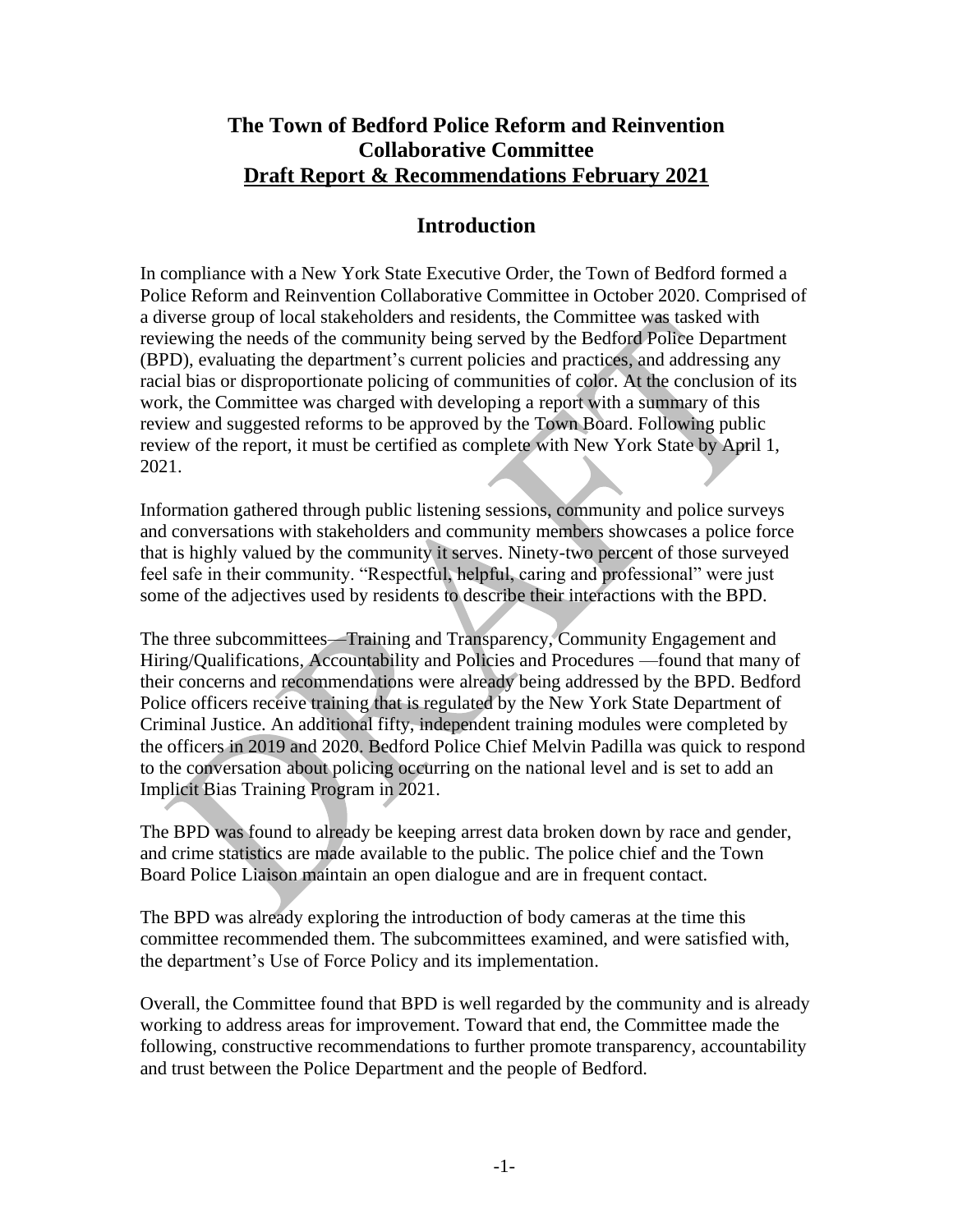#### **Summary of Recommendations**

- 1) Establish a Police-Community Group (PCG) to work in collaboration with the BPD to support the implementation of these reforms.
- 2) Implement training for all police officers to address potential racial bias and increase training for interactions with people who may be experiencing trauma and people with mental health issues or special needs.
- 3) Expand emphasis on community engagement.
- 4) Institute body cameras to be worn by police officers while on duty.
- 5) Increase transparency of data and resources through enhanced utilization of website, social media, traditional public relations, and other available platforms.
- 6) Focus on diverse hiring within the limitations of the existing civil service process.
- 7) Implement an enhanced, third-party process for making complaints and complaint oversight.

## **Recommendations for Reform**

To support implementation of the reforms herein in an effort to improve transparency, accountability, and community engagement by the BPD, it is recommended:

- **1) Town Board to Establish a Police-Community Group** (PCG) to work in collaboration with the police department to support the implementation of these reforms.
	- The Police-Community Group (PCG) to consist of five Bedford residents plus two designated representatives of the police department.
	- At least two resident members will be nonwhite and the committee will include residents from each of the three hamlets.
	- The PCG mission will be to interface with the BPD, the Bedford Town Board and the public to ensure that the recommendations contained in this report are implemented, and that the public is aware of the ongoing accountability of the BPD to Bedford community.
	- The PCG will meet quarterly to review the status of the reform recommendations listed in this document and to provide support for community outreach and transparency as needed, including:
		- o Ensure the distribution of the annual survey to the community and employees of the BPD to assess community-police relations and report results to the public.
		- o Review community outreach plan by the BPD and help facilitate outreach through community networking.
		- o Appraise the public of the mission of the PCG through community outreach and public education about the BPD.
		- o Review data reporting and transparency of information by the BPD as requied in this report and help facilitate communication of this information to the public.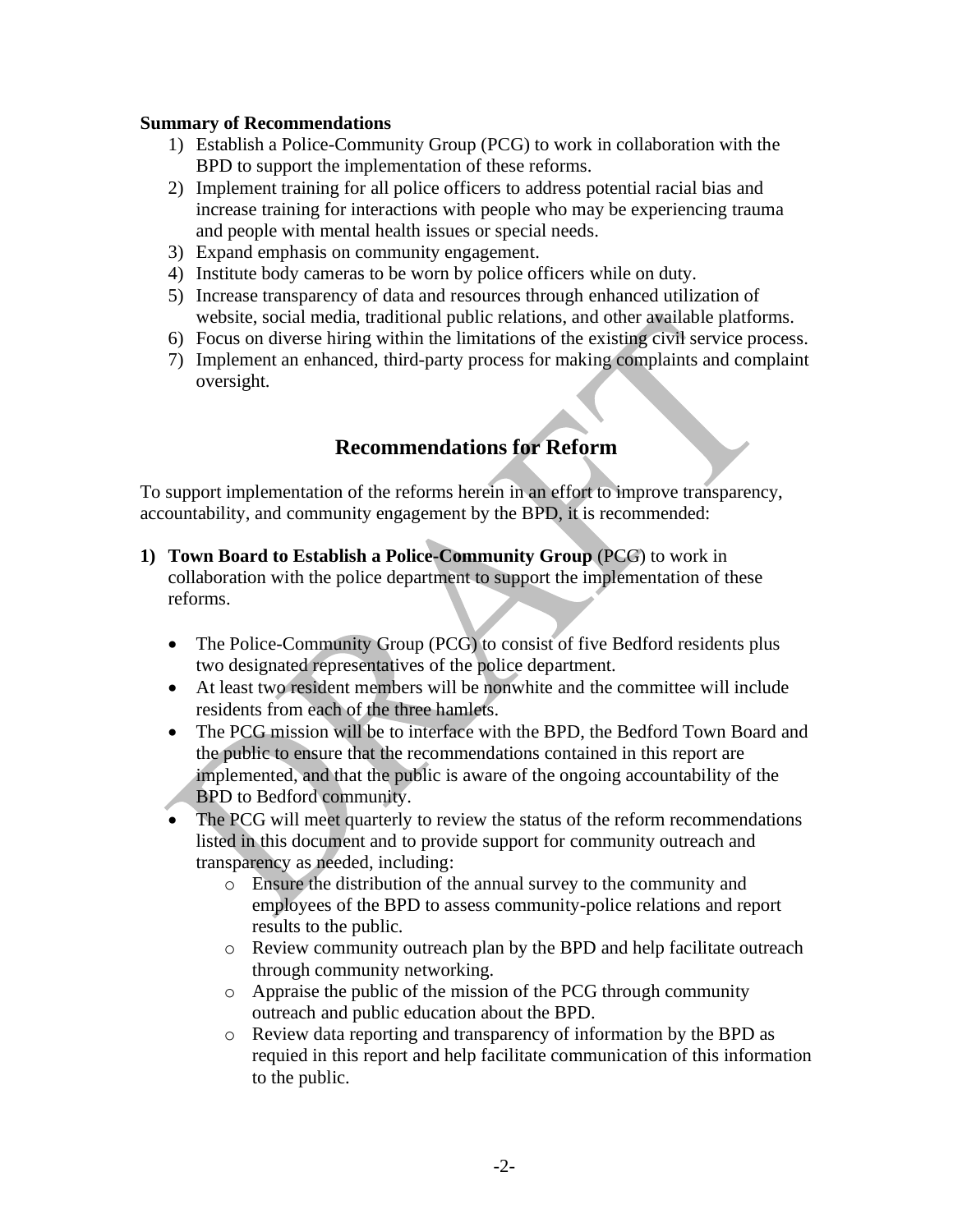o Ensure the public is aware of the Town Board's role as the Bedford Police Board of Commissioners as per the Westchester Police Safety Act.

## **Timeline**

- Town Board to establish the PCG by resolution before June 1, 2021.
- The PCG will sunset in five years, or later if the members of the PCG vote to continue this ad hoc committee.
- Ensure dissemination of annual survey by 2021 O4 (Appendix G)

**2) BPD to implement training** for all police officers to address potential racial bias; **increase training around interactions** with people of color and marginalized populations including immigrants and people with mental health issues or special needs.

- Every police officer will be trained to avoid discrimination and/or bias in all interactions.
- BPD to select outside anti-bias/anti-racism course but ultimately look to train inhouse annually.
- Ensure de-escalation training includes a focus on situations involving people in mental health crises, people with special needs, and people experiencing trauma. Train to improve interactions that have potential to escalate due to bias, lack of expertise, or lack of empathy.
- Utilize mental health experts to support training efforts.
- Consider partnering with advocacy and community groups such as Neighbor's Link that can enhance these trainings by sharing the experience of the immigrant community.
- Train dispatchers to recognize a situation involving a mental health crisis, to ask the right questions, and to dispatch appropriately trained personnel to respond to the scene.
- Consider enhanced collection of data (beyond Autism Registry) to help police respond appropriately to people with disabilities.
- Implement system to record race/ethnicity for "release with warning" stops as well as for summons issued for the purposes of collecting and reviewing more data related to potential bias.

Timeline / Measurement

- Implement annual anti-bias/anti-racism training and expanded mental health training in 2021.
- Training report for prior year to be provided to Town Board in January, on an annual basis.
- PCG review survey results and compare race and ethnicity data in arrests and stops on an annual basis. Invite Chief to meeting to discuss.
- BPD review data and determine if additional or different trainings are needed to further this recommendation.

Additional Information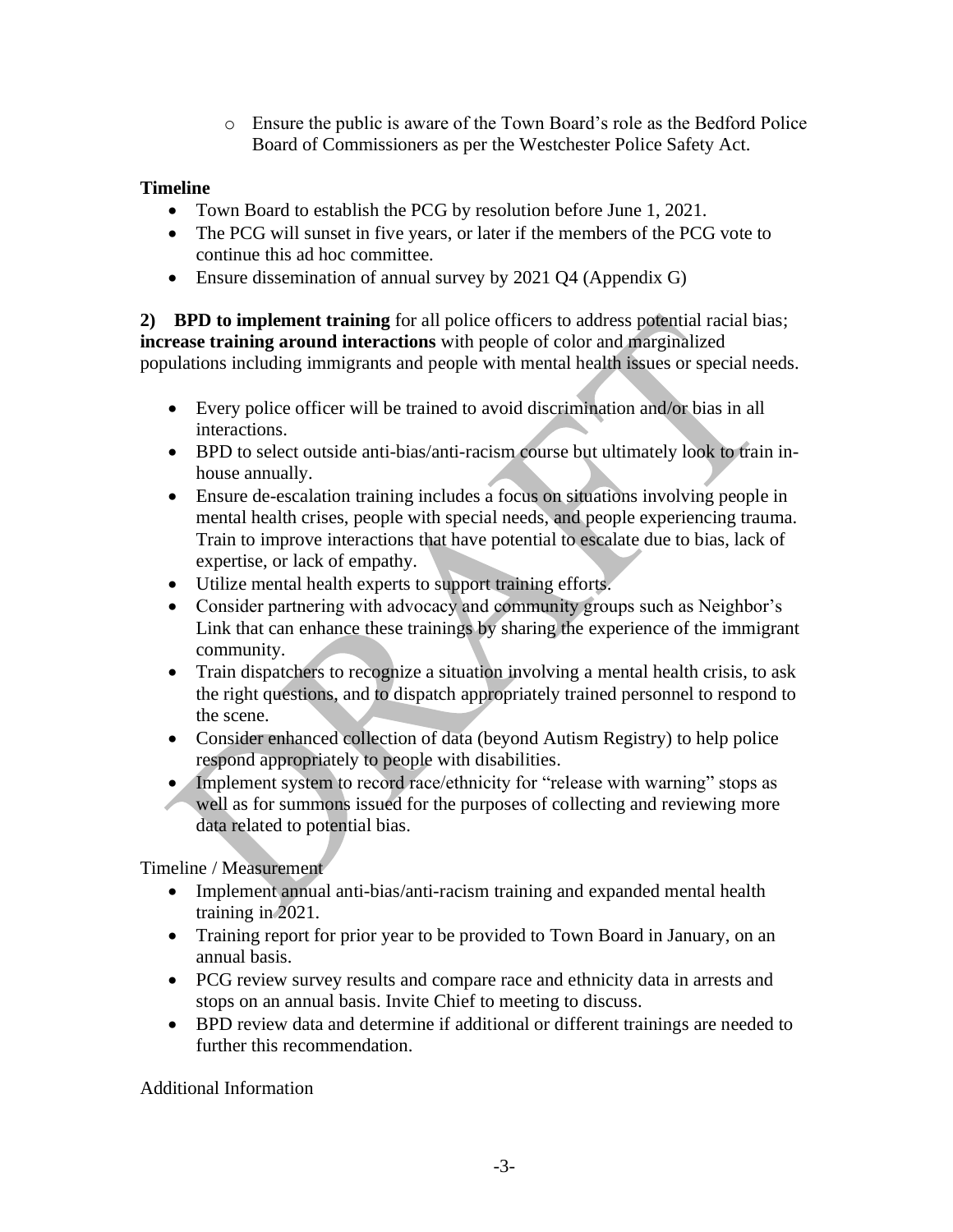- Training and Transparency Subcommittee Report in Appendix C
- Bedford Police Department Training List in Appendix C
- Communtiy Survey Results Appendix G

#### 3) **BPD to expand emphasis on community engagement**

- Create and implement a plan identifying engagement goals and targeted outreach strategies for reaching people throughout the town.
- Identify community liaison officer within the Police Department to draft and oversee plan, obtain input and support from PCG, and engage all officers in efforts to connect with public. These strategies may include but are not limited to:
	- o Community engagement events to improve transparency and education around what the police do and who they are.
	- o Listening / relationship-building sessions with civic and religious groups.
	- o Invite community to tour police station.
	- o Improve effort by police during normal tour of duty to make themselves more accessible, friendlier, clear they are here to protect and serve everyone.
	- o Expand use of social media to connect with community and promote inperson activities, transparency, and community policing culture.
	- o Consider issuing casual attire for police at community engagement events
	- o Consider use of bike and foot patrol opportunities
	- o Provide training as needed to officers involved in community engagement. Possible topics: public relations, social media.
	- o Promote periodic analysis of recommended actions derived from data collected around community engagement efforts and annual community survey
- Rewrite the BPD's mission statement to better reflect a culture of community policing.
- Traffic stops that do not result in the issuance of a citation should be recorded and added to traffic report to reinforce that citations are not always necessary and to gather additional data on stops generally.

Timeline / Measurement

- Implement policy and annual plan by 2021 Q3 with support from the PCG.
- Rewrite mission statement by 2021 Q3.
- Report regarding community engagement for prior year to be provided to Town Board in January, on an annual basis.

Additional Information

- Community Engagement Subcommittee Report in Appendix D
- Community survey results in Appendix G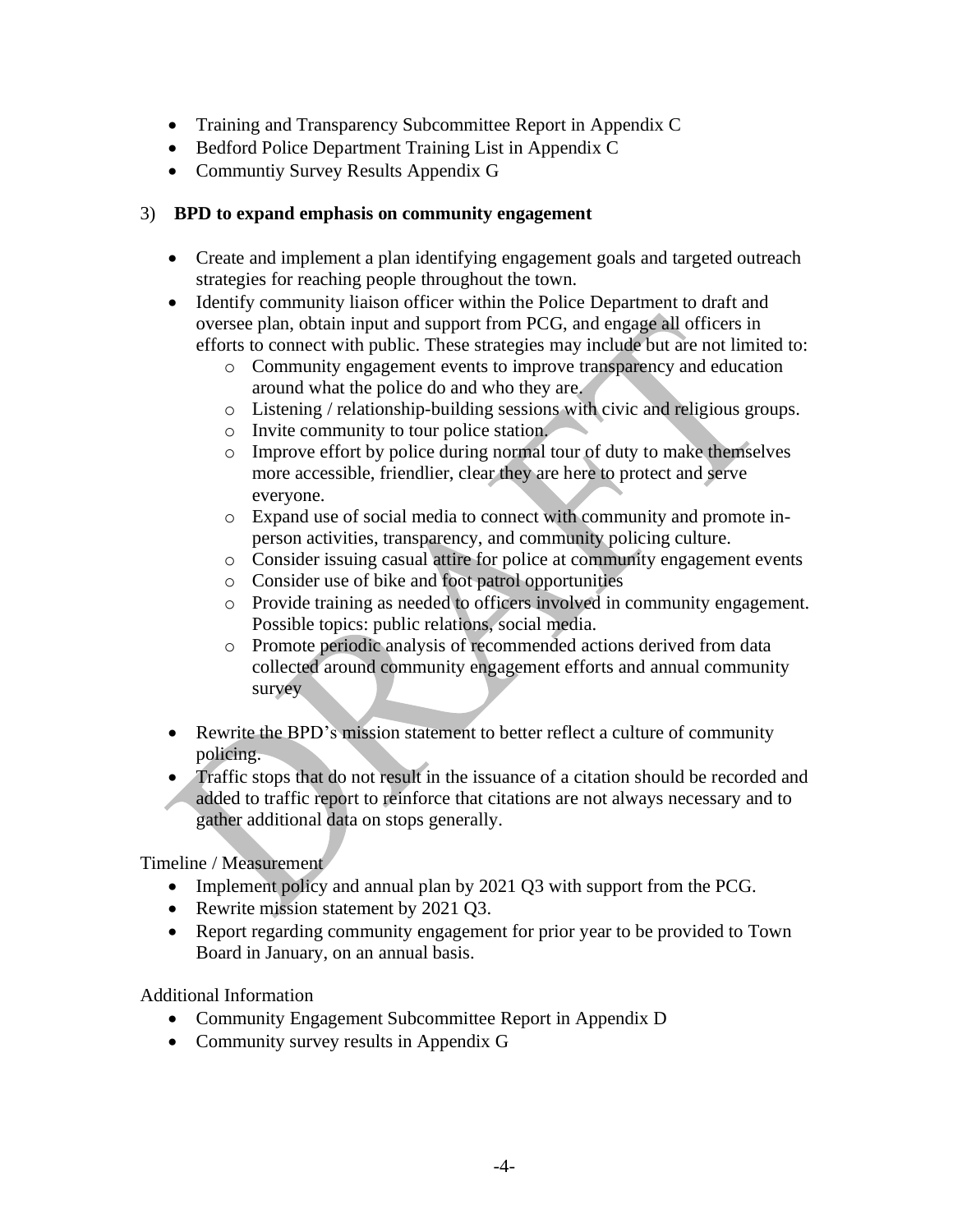- 4) **BPD to institute body cameras** to be worn by police officers while on duty.
	- Implement body cameras for protection of both the public and the police, utilizing best practices recommended by the International Association of Chiefs of Police (IACP.)
	- Implement body camera training for BPD members.
	- Camera should activate automatically when weapon is drawn and when police car lights are flashing.
	- Implementation cost expected to be \$100,000 with ongoing annual cost of \$35,000 for software and storage

Timeline / Measurement

- Implementation is underway with goal to implement in 2021
- Town Board recommended to approve \$35,000 in Police Budget annually for ongoing support of body camera system

Additional Information:

- Training and Transparency Subcommittee Report in Appendix C
- Guidelines/Model Policy from IACP in Appendix C

5) **Increase transparency of data and resources** through enhanced utilization of website, social media, traditional public relations, and other available platforms.

- Work with PCG to create annual reporting mechanism (dashboard or other easy to view platform) for the public to highlight and showcase department information, statistics on activities, and community data. Including the following:
	- o Felony Arrests
	- o Non Violent Felonies as percentage of arrests
	- o Misdemeanor Arrests
	- o Use of Force /Response to Resistance incidents
	- o Vehicle Stops
	- o Demographics of drivers of vehicle stops
	- o Demographics of arrestees
	- o Property crimes
	- o Information on traffic enforcement and summons issued
	- o Information on officer overtime
	- o Number of complaints filed (including breakout of number of anonymous complaints)
	- o Any other information deemed applicable in consultation with Town leaders
	- o CAD data (911 calls)
- Presentation of data to occur at public meeting (for example, Town Board meeting) in Q1 each year, with Q&A by the public, and posting to website to follow.
- Publish policies and procedures on BPD website including: complaint procedure, use of force/response to resistance and domestic violence policies.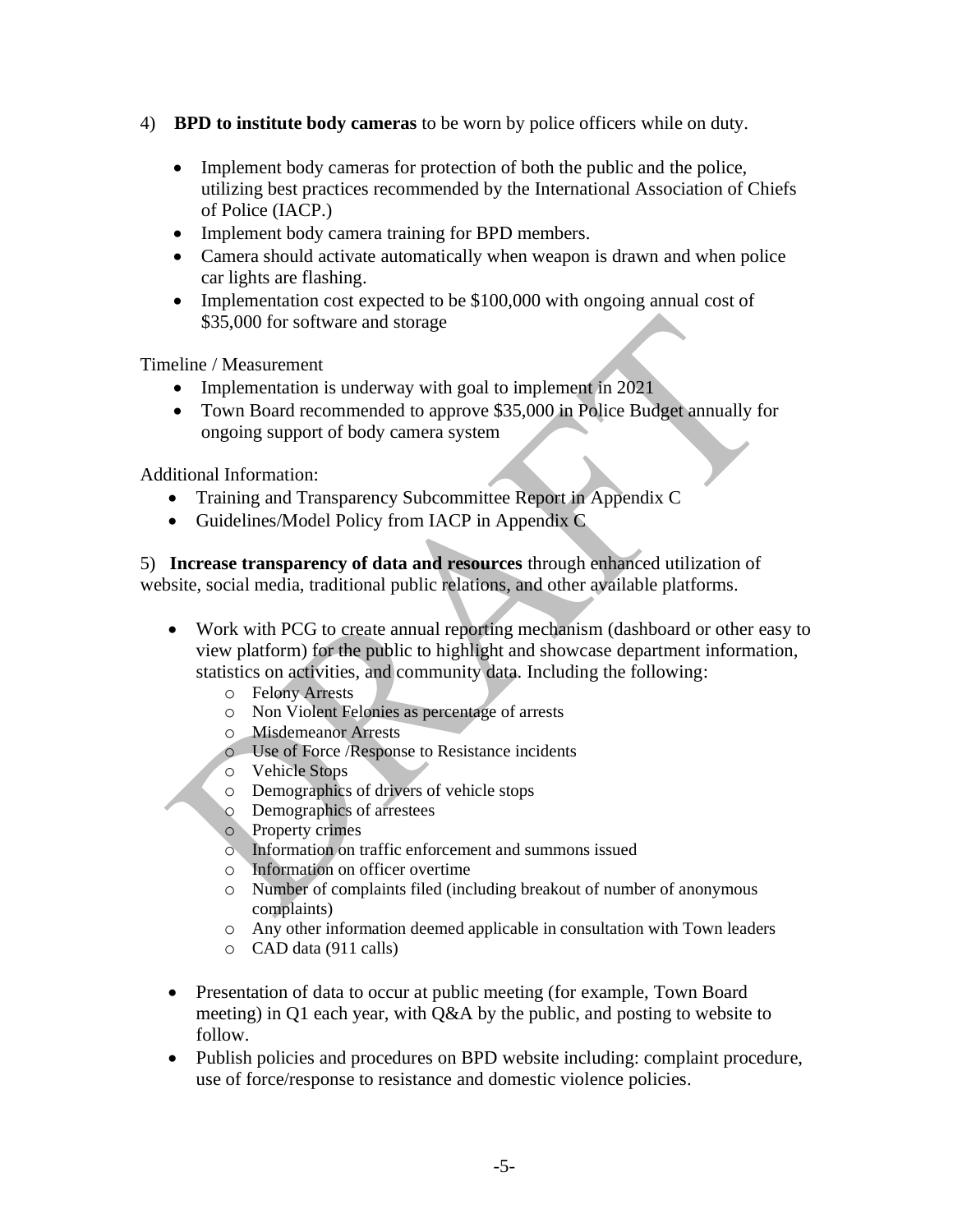- Publicize underutilized resources (for example, the Voluntary Autism Registry and other forms that may be helpful for police response).
- Town Board to continue to hold hearings on the annual police budget and continue to allow for public comment.
- Introduce FAQ section on Bedford Police Department website.
- Amplify use of social media to support all efforts.

Timeline

- Create and produce reporting mechanism and FAQ section on website paby 2021 Q4.
- Data to be updated annually (year prior to be posted by January).
- Presentation of statistics to occur at public meeting (for example, Town Board meeting) in January each year, with analysis by police and Q&A by the public, with posting to website to follow.
- The PCG to provide support in gathering and disseminating information.

Additional Information / Sources:

- Training and Transparency Subcommittee in Appendix C
- Community Survey Results in Appendix G
- Accountability and Policies and Procedures Subcommittee in Appendix E

#### 6) **Advocate for opporutnities for more diverse hiring**

- Post information about the Civil Service process in hiring so the public understands that the Department is severely restricted in hiring.
- Town Board and police leadership recommend New York State and Westchester County reconsider existing civil service process to allow for more flexibility in hiring or explore other ways to increase opportunites to hire a more diverse police force.
- When civil service process will allow, develop specific benchmarks/goals for increased diversity in department.

Additional Information:

- Hiring and Qualifications Subcommittee Report in Appendix D.
- Statement regarding the current civil service hiring process in Appendix D.

#### 7) **Implement an enhanced process for making complaints and complaint oversight**.

- Ensure information on how to make a complaint is easily accessible on the BPD website.
- Create online form for the submission of civilian complaints.
- Enable civilian complaints to be made anonymously, with personal details optional on all complaint forms.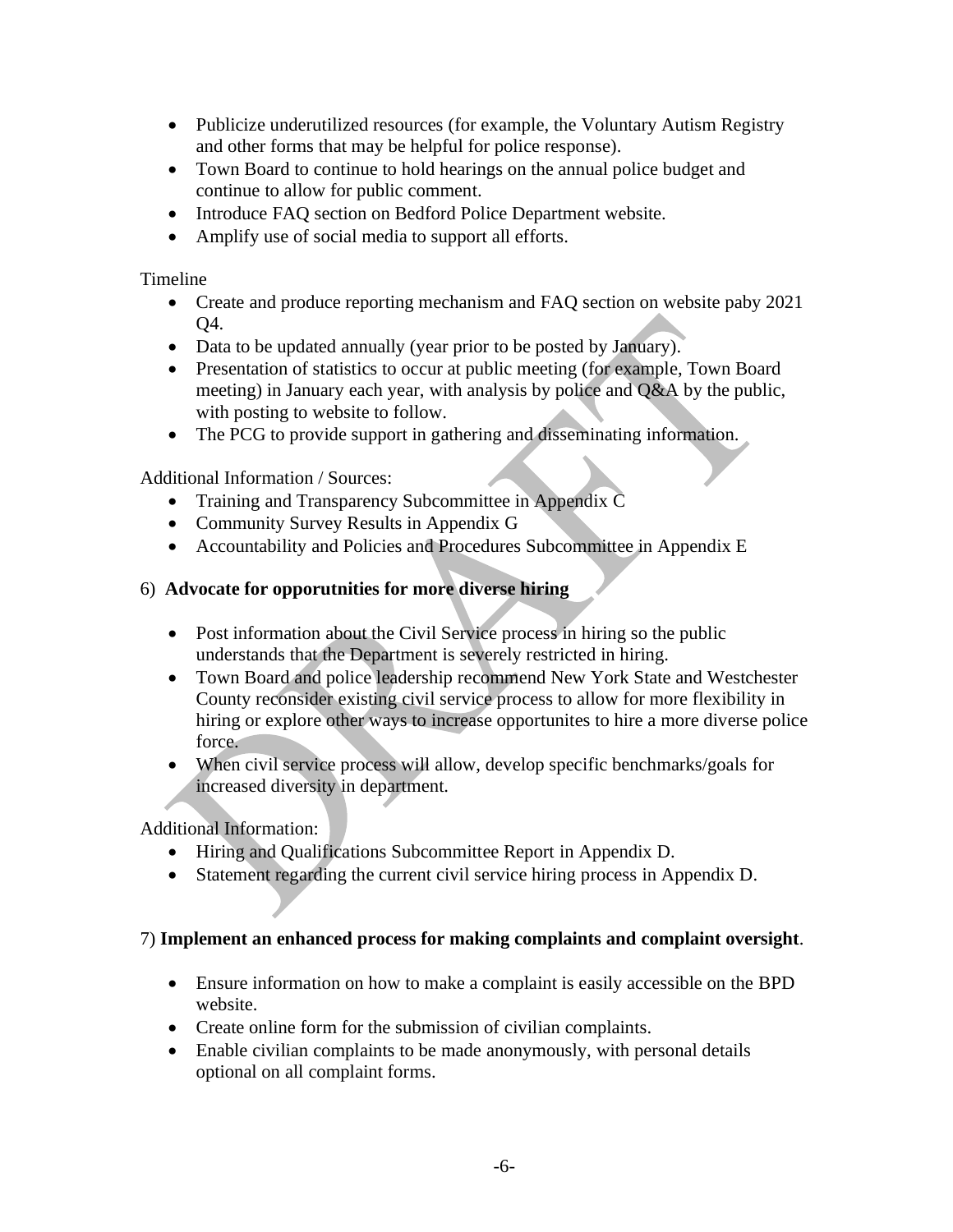- Inform complainants that it may be difficult to process anonymous complaints due to limiting ability for investigation.
- Assign an independent third-party liaison who is a Town of Bedford employee or appointed official and is not police personnel to receive and review all civilian complaints.
- The PCG, along with the Chief of Police, the PBA, Town Personnel Director, and Town Board to agree upon objectives and scope, structure, training, budget, requirements, and assignee for such a role.
- Town Board to evaluate County-wide CCRB development and determine whether it is appropriate for Bedford to participate.
- Provide information to the public about both the internal and external complaint process including the oversight role of the Town Board as the Board of Police Commissioners.

Timeline

• Update complaint processes listed above and establish third-party liaison by 2021 Q4.

Additional Information

• Accountability, Policies and Procedures Report in Appendix E.

# **Appendices**

Appendix A: Background

Appendix B: Phases of Review

Appendix C: Training and Transparency Subcommittee Draft Report

Appendix D: Community Engagement and Qualifications and Hiring Subcommittee Draft Report

Appendix E: Accountability, Policies and Procedures Subcommittee Draft Report

Appendix F: Community Surveys

Appendix G: 2020 Survey Results

Appendix H: Notes and Materials from Listening Sessions

## **Appendix A: Background**

#### **A. The Town of Bedford**

The Town of Bedford (the "Town") is located in Westchester County, New York. According to the United States Census Bureau, the Town has a total area of 39.4 square miles. The Town is bordered to the west by Mount Kisco and the Town of New Castle, to the south by Armonk in the Town of North Castle, to the north by Lewisboro and to the east by Pound Ridge. The population of the Town as of April 1, 2010 was 17,436 persons of which 81.7% identified as Caucasian, 4.4% as Black or African American, percent, 3.4% as Asian, 17.1% as Hispanic or Latino, with American Indian, Alaska Native, Native Hawaiian and Other Pacific Islander and other races making up the rest of the population.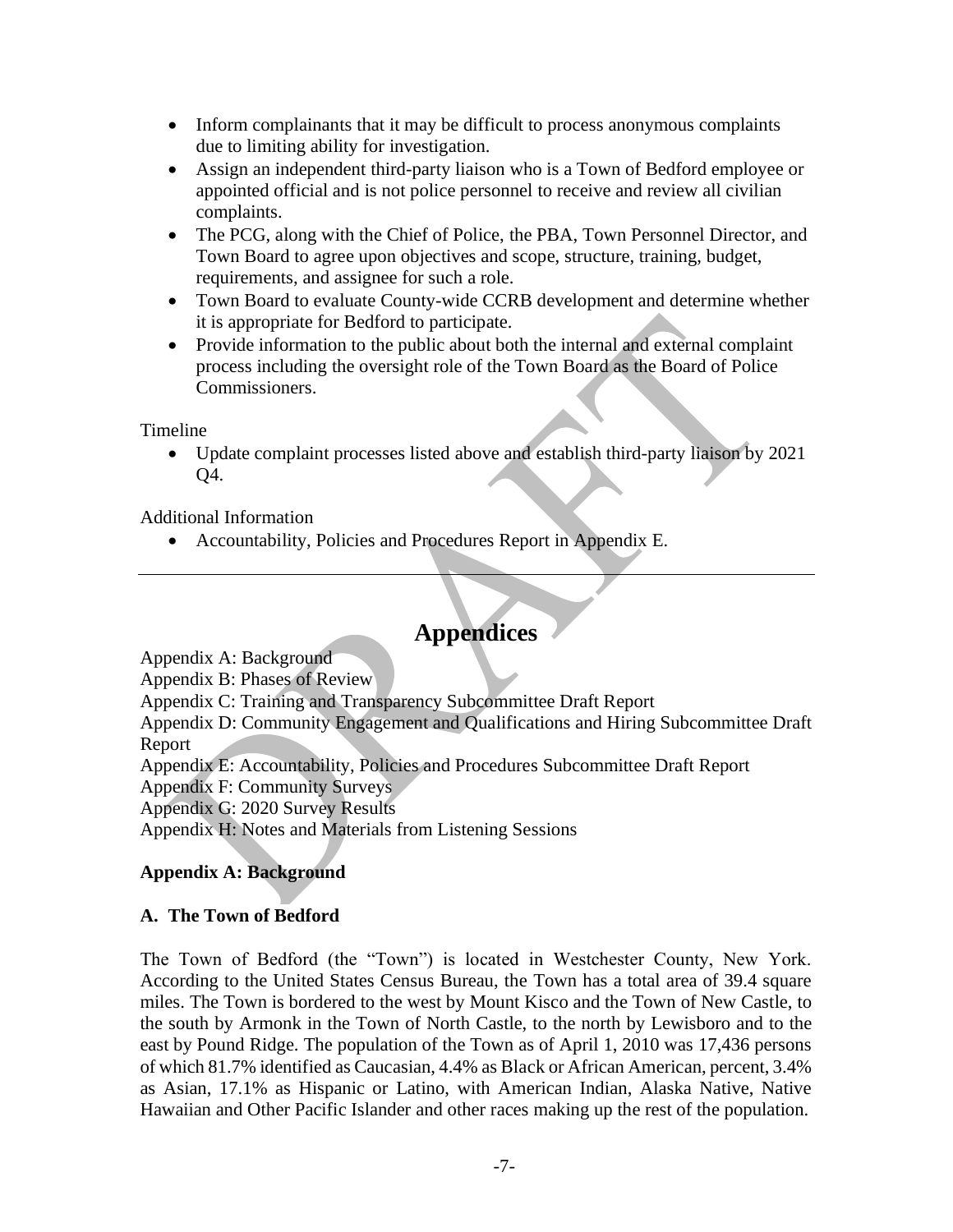#### **B. The Town of Bedford Police Department**

The Town of Bedford Police Department ("BPD") is a full time Police Department consisting of 40 sworn police officers and 14 full and part-time civilians. The BPD operates around the clock, seven days a week and provides the latest in professional police protection. It is led by Police Chief Mel Padilla and three Lieutenants who serve as commanders of the patrol, administration and staff services divisions. The BPD includes a Detective Bureau with a full time Detective/Youth Officer who is responsible for juvenile and youth related matters including the DARE program and Police Explorer Program. The Detective/Youth Officer works closely with schools and is liaison to the local drug abuse prevention council. A "School Resource Officer" is also assigned to work with the various schools in the Town as well. Also under the aegis of the Police Department, is the civilian Dog Control Officer who responds to calls regarding lost or misbehaving animals.

As of this report, BPD has 34 of 40 authorized sworn officers (with 6 vacancies due to recent retirements). Of the 34 current sworn officers there are 6 female officers (2 of which are supervisors) and 28 male officers. One LGBTQ Officer. 17% identify as:

- 4 Hispanic Officers (1 is Chief and 1 is a Detective)
- 1 African American Officer (a Detective)

The 13 civilian staff is made up of 5 femals and 8 males. 23% identify as:

- 2 Hispanics
- 1 African American

The BPD underwent a review and was re-accredited by the New York State Association of Chiefs of Police in October 2019. According to the accrediting organization, this signifies that the agency "is committed to excellence in leadership, resoruces management, and community policing." Only 29% of law enforcement agencies in the state are Accredited.

#### **C. The Police Reform and Reinvention Collaborative Program**

Beginning on May 25, 2020, following the police-involved death of George Floyd in Minnesota, protests took place daily throughout the nation and in communities across New York State, including the Town, in response to police-involved deaths and racially biased law enforcement to demand change, action, and accountability. It is also recognized that there is a long and painful history in New York State of discrimination and mistreatment of black and African-American citizens dating back to the arrival of the first enslaved Africans in America. The recent outpouring of protests and demonstrations, which have been manifested in every area of New York State have illustrated the depth and breadth of public interest in ending institutional racism and injustice.

This history of discrimination includes a number of incidents involving the police that have resulted in the deaths of unarmed civilians, predominantly black and African-American men, that have undermined the public's confidence and trust in our system of law enforcement and criminal justice, and such condition is ongoing and urgently needs to be rectified. These deaths in New York State include those of Anthony Baez, Amadou Diallo, Ousmane Zango, Sean Bell, Ramarley Graham, Patrick Dorismond, Akai Gurley, and Eric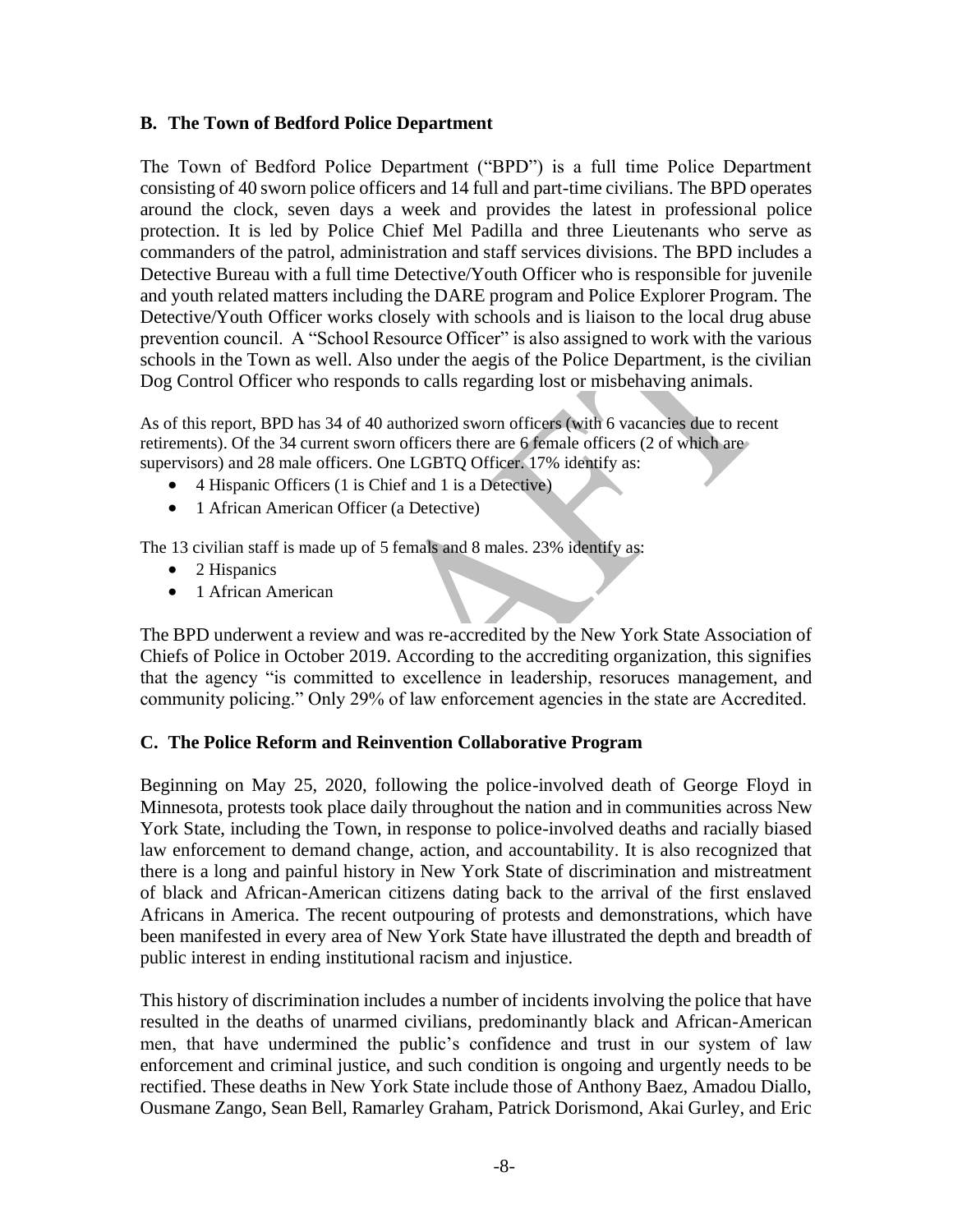Garner, amongst others, and, in other states, include Oscar Grant, Trayvon Martin, Michael Brown, Tamir Rice, Laquan McDonald, Walter Scott, Freddie Gray, Philando Castile, Antwon Rose Jr., Ahmaud Arbery, Breonna Taylor, and George Floyd, amongst others.

One of the essential roles of government is to maintain public safety, which requires mutual trust and respect between police and the communities they serve and the success and safety of society depends on positive police-community relationships and policies that allow police to do their jobs to protect every member of the public. As a result, the Governor determined that urgent and immediate action was needed to eliminate racial inequities in policing, to modify and modernize policing strategies, policies, procedures, and practices, and to develop practices to better address the particular needs of communities of color to promote public safety, improve community engagement, and foster trust.

On June 12. 2020, the Governor enacted Executive Order 203 entitled the "New York State Police Reform and Reinvention Collaborative". Executive Order 203 states that in coordination with the resources of the Division of Criminal Justice Services and the Division of the Budget, local governments may "increase the effectiveness of the criminal justice system by ensuring that the local police agencies within the state have been actively engaged with stakeholders in the local community and have locally-approved plans for the strategies, policies and procedures of local police agencies."

Pursuant to Executive Order 203 each local government, including the Town, which has a police agency operating with police officers as defined under 1.20 of the criminal procedure law, must adopt a policing reform plan after performing a collaborative review of the needs of the community served by its police agency, and evaluate the department's current policies and practices to address any racial bias and disproportionate policing of communities of color and promote trust, fairness, and legitimacy. On August 17, 2020, the Office of Budget released a Guidance Document in order to assist municipalities in the development of the Program (the "Guidance Document"); and

Following the Governor's issuance of Executive Order 203, the Town, in coordination with the BPD, was required to consult with stakeholders, including stakeholders identified in the Guidance Document, and create a Police Reinvention and Collaborative Program (the "Program") to adopt and implement the recommendations resulting from its review and consultation. The Program must be offered for public comment to all citizens in the locality, and after consideration of such comments, must be thenpresented to the Town of Bedford Town Board (the "Town Board"). The Town Board is then required to ratify or adopt the Program by local law or resolution no later than April 1, 2021 and transmit a certification to the Director of the Division of the Budget to affirm that the Program has been developed and the required local law or resolution has been adopted approving the Program.

#### **D. The Town Police Reform and Reinvention Collaborative Committee**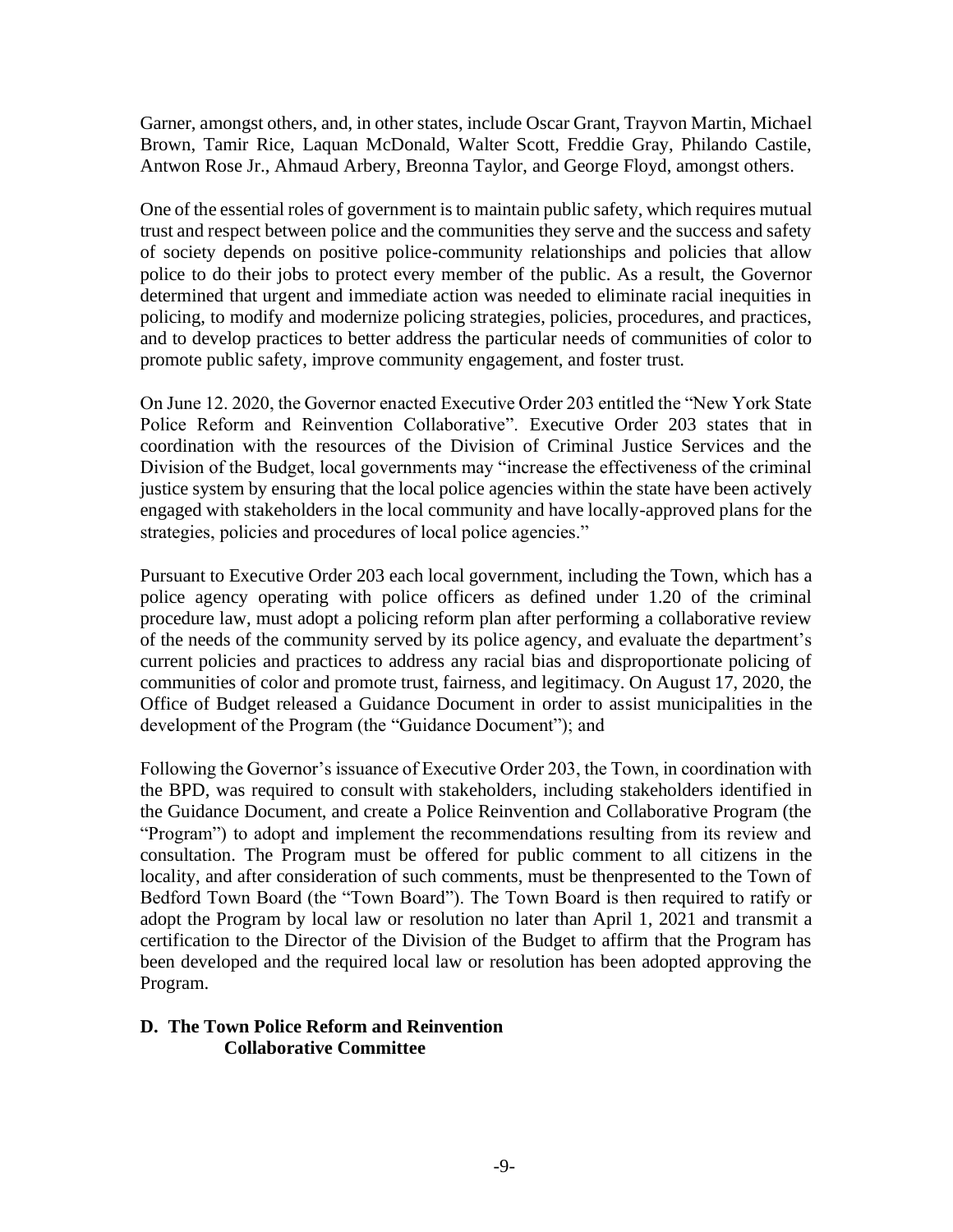On October 6, 2020, the Town adopted a Resolution to create the Program the purpose of which was:

- To review the needs of the community served by its police agency,
- Evaluate the relevant policies and practices of the department,
- Identify standards and strategies that foster trust, fairness, transparency, accountability, and legitimacy,
- Confirm or establish policies that allow police to effectively and safely perform their duties;
- Involve stakeholders and community members in listening sessions and elicit input from the public
- Develop policy recommendations resulting from this review;
- Offer a plan for public comment;
- Present the Program to the local legislative body to ratify or adopt it, and;
- Certify adoption of the Program to the State Budget Director on or before April 1, 2021.

In addition, the Town created a Police Reform Reinvention Collaborative Committee (the "Committee") to implement the Program. The Committee as developed by the Town Board was to have up to eighteen (18) members, in addition to the Chairs of the Committee. The required stakeholders on the Committee included the following:

- Membership and leadership of the local police force;
- Members of the community, with emphasis on areas with high numbers of police and community interactions;
- Interested non-profit and faith-based community groups;
- The local public defender; and
- Local elected officials.

The Committee was also to include the following other persons as members of the Committee:

- Residents who have had interactions with the police;
- Residents who have been incarcerated:
- Any local police unions;
- Local education officials and educators;
- Local neighborhood, homeless, and housing advocates;
- LGBTOIA+ leaders and advocates;
- The Local Health Department and healthcare leaders and advocates;
- Mental health professionals;
- Business leaders:
- Transportation and transit officials; and
- Legal and academic experts

## **E. The Committee Timeline**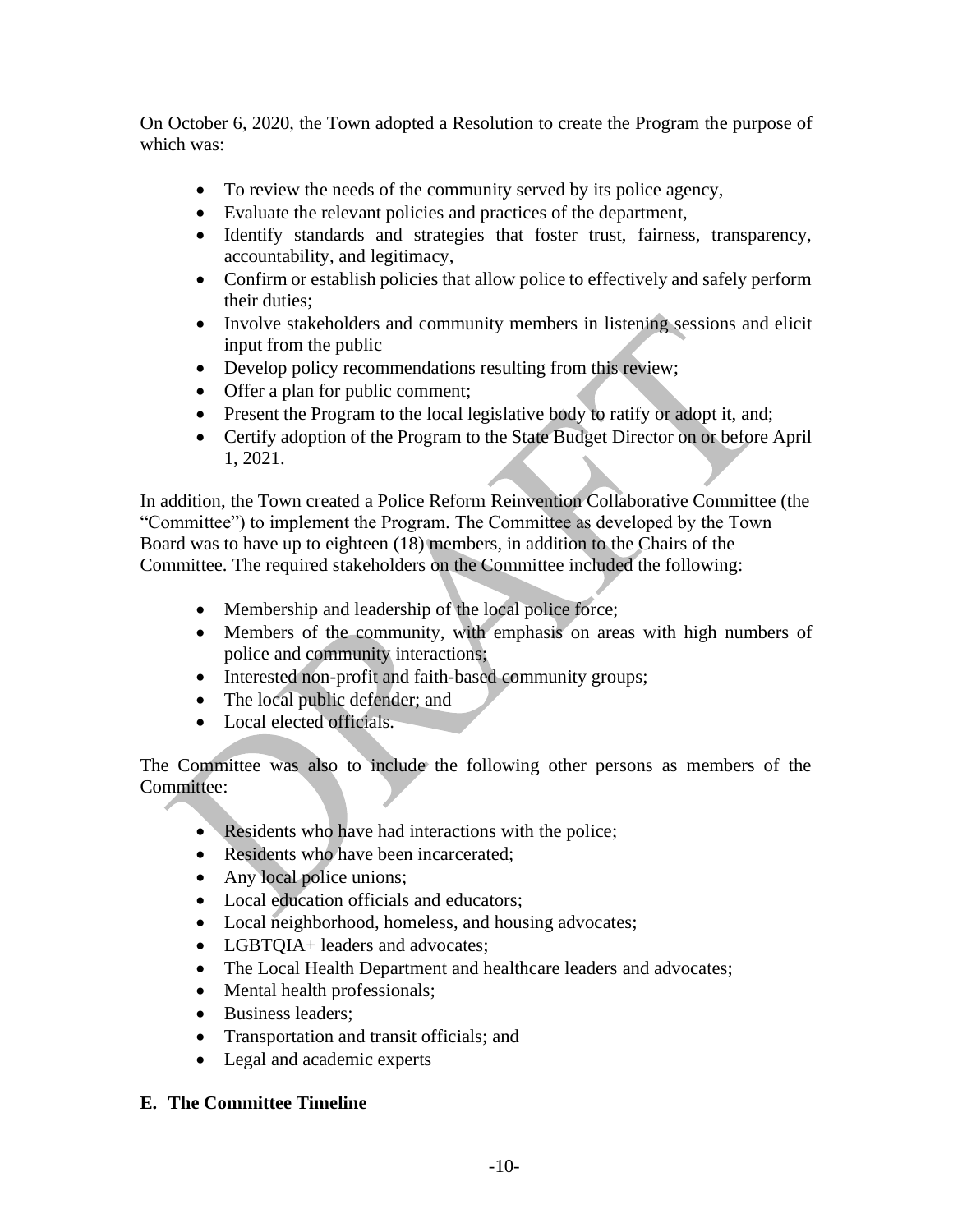Following the creation of the Committee, the committee engaged in the following procedures:

#### **Phase 1: Planning (September-October 2020)**

Create a work plan, including list of issues to address, and identify staff to manage the information gathering and plan development.

Identify stakeholders and local leaders who can work to facilitate conversations with key constituencies in the community.

Assess current policing practices and procedures by gathering information on current operations including but not limited to data, policies and procedures, complaint history, budget, contracts, training, and equipment. Make this information available to the public.

#### **Phase 2: Listening and Learning (November-December 2020)**

Form subcommittees to examine specific areas including (1) accountability (2) transparency; (2) community engagement; (3) training (4) qualifications and recruitment; (5) policies and procedures.

Conduct listening sessions with the public. Organize sessions thematically or focus separately on individual stakeholders.

Consult experts or resources referenced in the Guidance to help consider difficult issues more fully.

Request comments on draft plans from the public both before adoption and early in the development of the Program. Elicit input form people unable to or uncomfortable with joining public meetings and consider asking for written comments or suggestions.

See appendix B for additional information about the planning, listening and learning phases.

#### **Phase 3: Draft a Plan (January 2021)**

Identify areas of focus or change after getting feedback and evaluating the role of the police in the community and the current state of the Town of Bedford Police Department.

In the areas identified as needing reform, identify short -term and long-term measurable goals.

Draft a reform and reinvention plan. The Committee may choose to solicit suggested language from stakeholders to help facilitate drafting and to see different stakeholders' positions in writing. The Committee shall consider articulating not just policy changes but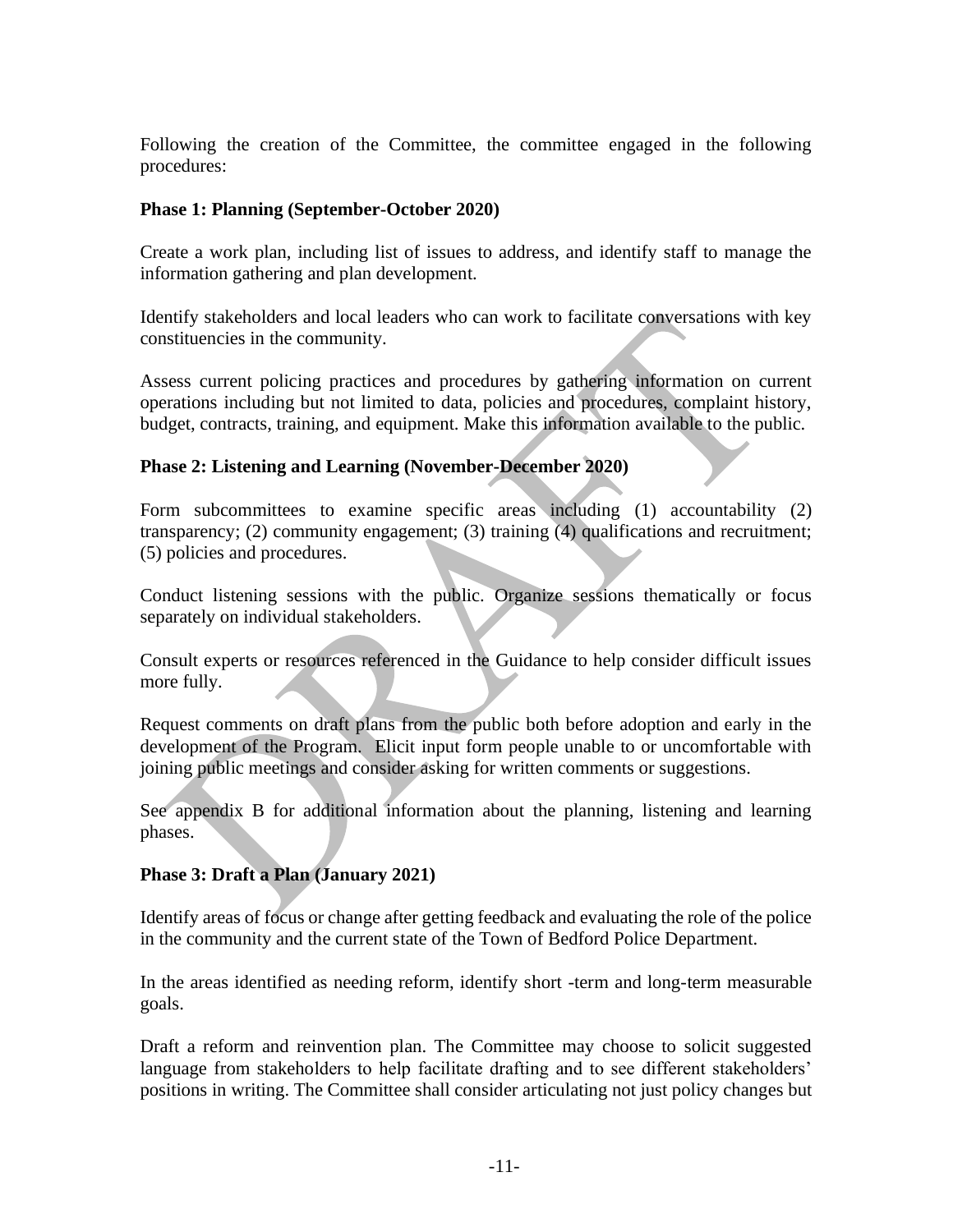a vision for what these changes will accomplish. Include how to measure success of this plan going forward.

Keep the public engaged in the process.

#### **Phase 4: Public Comment and Ratification (February 2021-March 2021)**

Executive Order No. 203 requires that the draft plan be posted for public comment. The Committee shall consider diversifying the ways the public can share feedback, in writing and at events – either in person or virtually.

When releasing the draft plan, educate the public and consider how the Committee and other key stakeholders involved in the development will explain the proposals to the public. Consider holding events, engaging the media, or publishing an op-ed in the local newspaper.

Revise the plan to incorporate public comment: The Committee should ensure the public comment is addressed in a meaningful way in the final plan and how the Committee will address those comments which are not adopted and those that highlight areas of tension and disagreement among members of the community or between community members and the police.

Finalize the plan after public comment and submit to the Town Board to adopt or ratify before the April 1, 2021 deadline.

File certification with the New York State Division of the Budget by April 1, 2021, that the Town has met the requirements of Executive Order No. 203

#### **After April 1, 2021**

After the plan is adopted, the Town shall implement the plan and communicate progress reports and metrics to the public. The Committee will continue to monitor and respond to community concerns related to the police until the Town Board determines that the goals of the plan have been accomplished.

#### **Appendix B**

#### **Phase 1: Planning (September-October 2020)**

The Committee adopted a two-pronged approach to collecting information while adhering to strict Covid guidelines on in-person meetings and large gatherings. The Committee reached the community through virtual town hall meetings and through a widely distributed survey accessible to both English and Spanish speakers. The goal was to ensure the participation of community members and stakeholders who interact with the BPD but whose voices are not always or easily heard.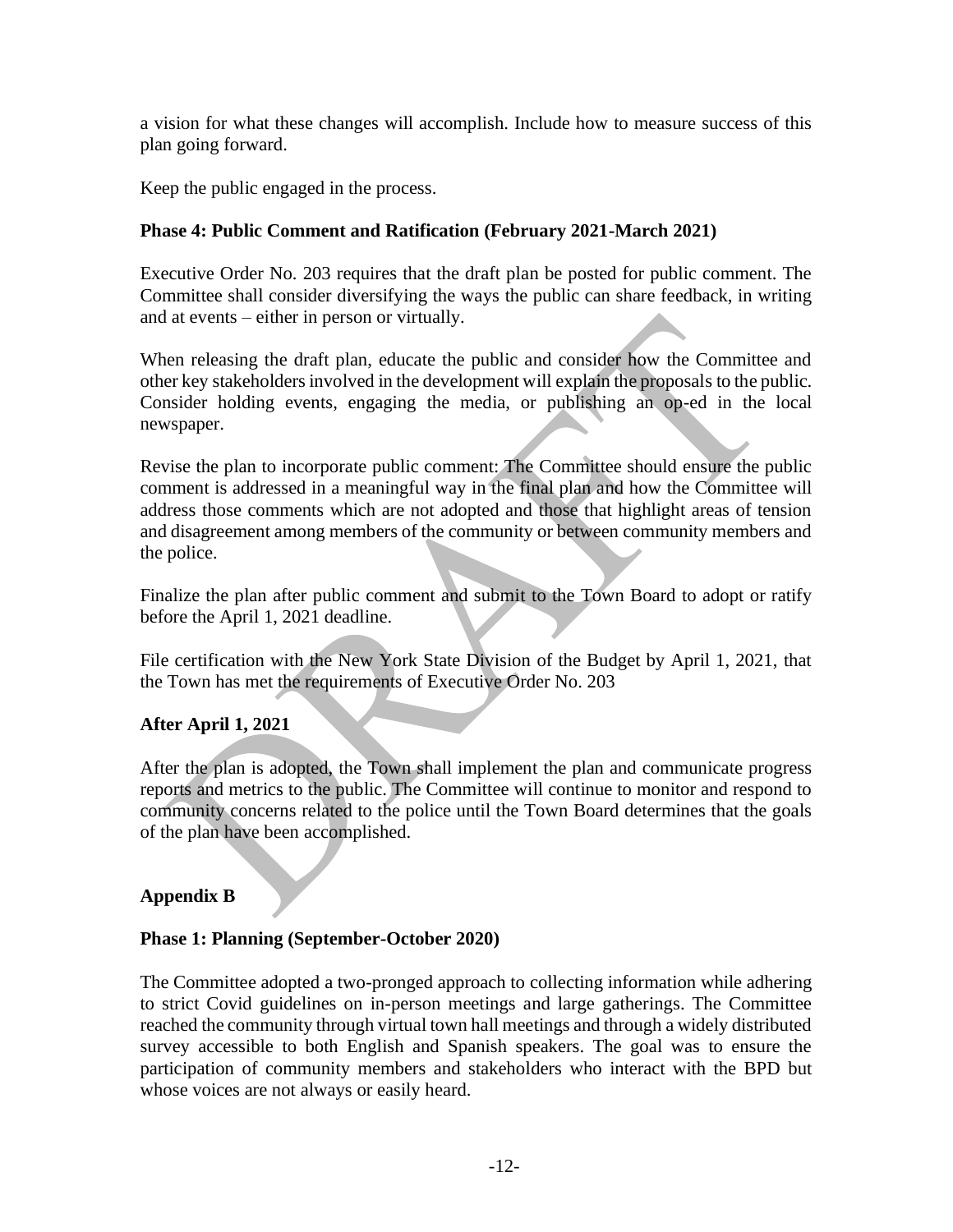Two public listening sessions were held via Zoom on October  $15<sup>th</sup>$ , 2020 and November 19th, 2020.

SurveySparrow was selected as the platform to facilitate the community and BPD surveys. The community survey consisted of questions intended to elicit metrics on a range of subjects. The survey also included open ended questions to allow respondents to share personal stories about their interactions with the BPD and to offer subjective views about their overall satisfaction.

BPD officers were asked to complete a separate survey asking them to evaluate, among other things, their performance on the job, how they are perceived in the community, training and overall job satisfaction. Survey found in Appendix F.

The community was informed about the public listening sessions and the community survey through:

- Digital Media including Facebook and local community websites
- Local Government platforms, including the Town Supervisor weekly email update
- Flyers in English and Spanish at local libraries, delis and community centers
- Faith based organizations including (10) churches and (2) synagogues
- Civic organizations including Neighbor's Link, The Rotary Club , Kiwanis
- In addition to online links for the survey, paper surveys were distributed at local gathering places for individuals without access to the internet

#### **Phase 2: Listening and Learning (November-December 2020)**

The information collected through listening sessions and surveys provided the individual subcommittees with data to help frame concerns, identify issues and make specific recommendations. The below information was shared (Additional results in Appendix G):

#### **Community Survey:**

- 305 responses reflecting an even distribution across hamlets and gender lines
- Most respondents were over the age of 40 and all but 8% had at least 1 interaction with the police. 25% of respondents had more than 8 encounters.
- 76% of respondents were white; 8% Hispanic; 4% Black or African American and 1% Asian. 11% chose not to identify
- 92% feel safe where they live and 83% expressed satisfaction with police interactions
- Need for more presence in the community and for residents and police to interact on foot, in parks, at public community events
- Request for more information about police training, policies and safety issues
- Need for sensitivity and anti-bias training, more empathy
- Additional mental health training for police on calls
- Request for increased communication overall